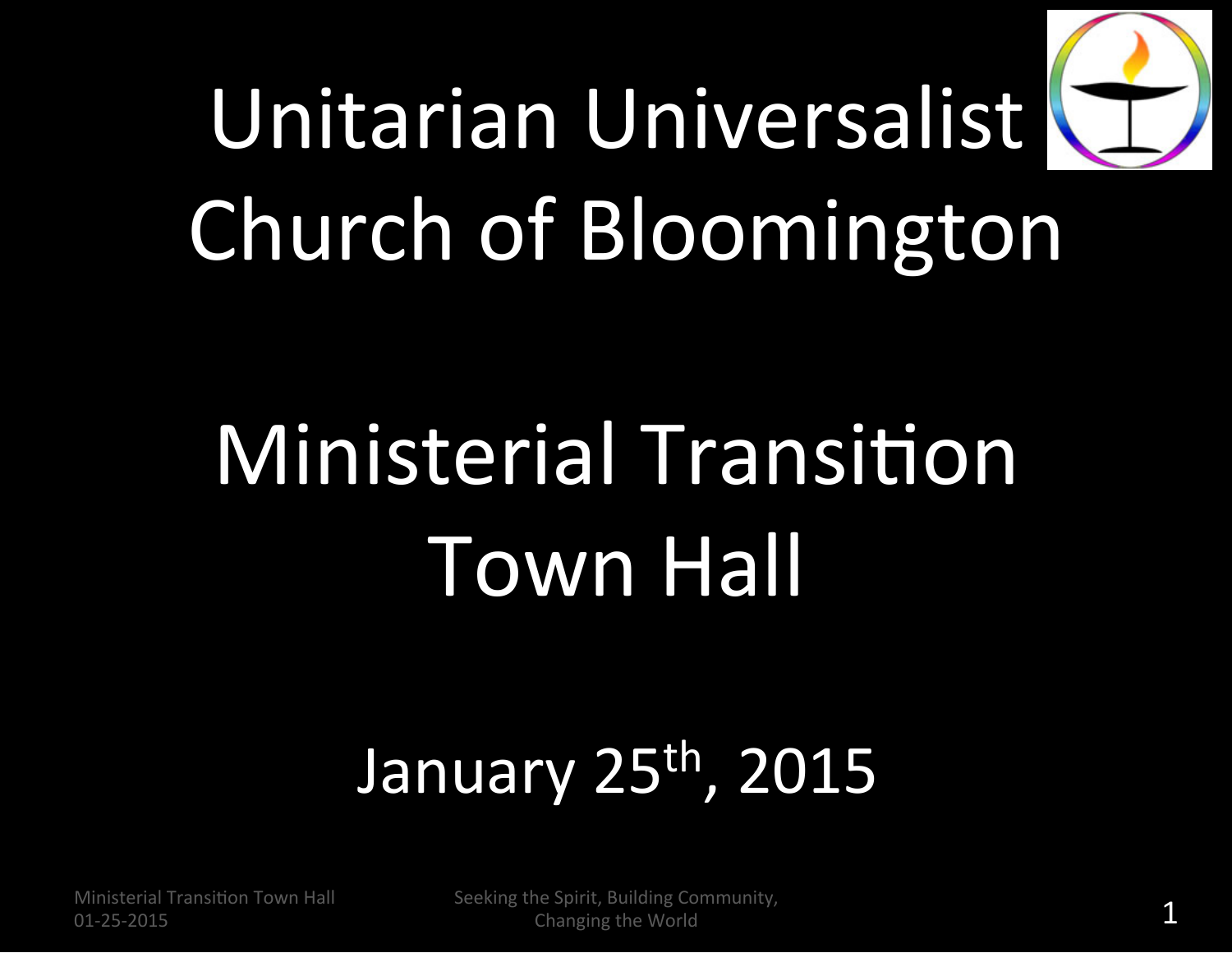### Chalice lighting and opening words'

• Ministry Team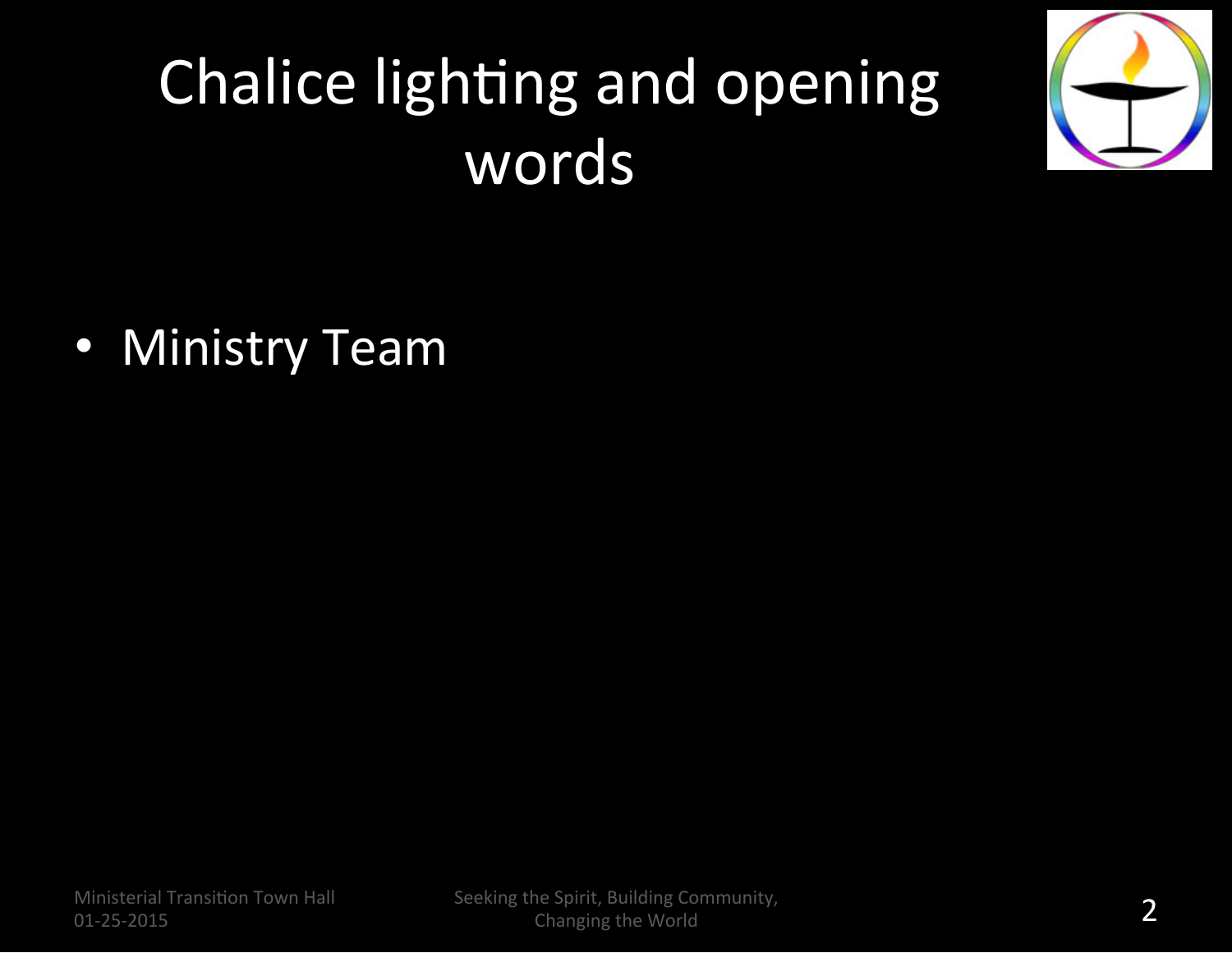### Welcome and Introduction of Board'members'



President: Kathleen Sideli Vice President: Von Welch Secretary: Ann LeDuc Treasurer: Arzetta Hults-Losensky At-large: Patrick Brantlinger Doug Cauble

Deborah Hutton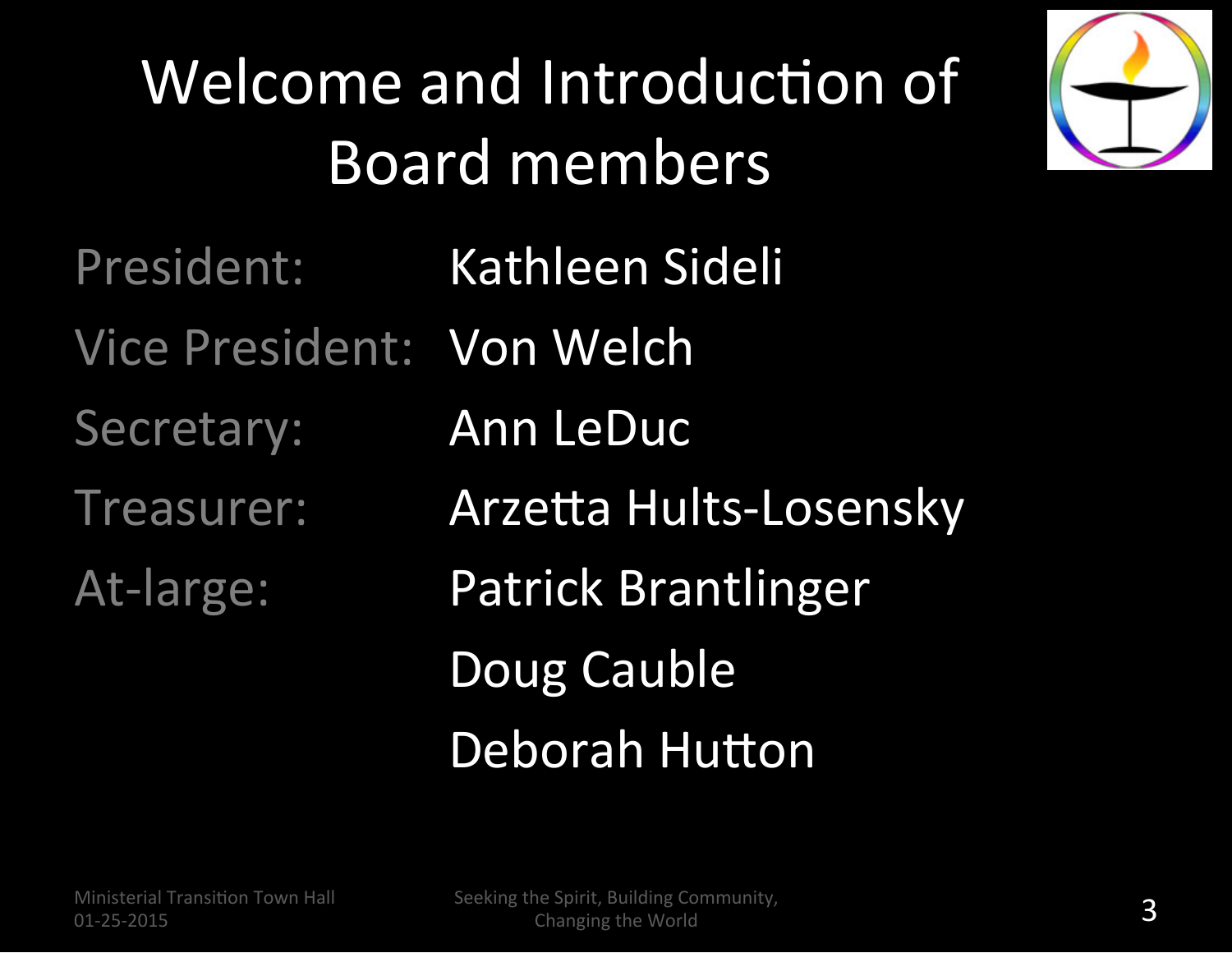## Town Hall Agenda



- What is the Ministerial Search Committee (MSC)?'
- Review nomination process for MSC
- What the MSC will do
- Questions and Answers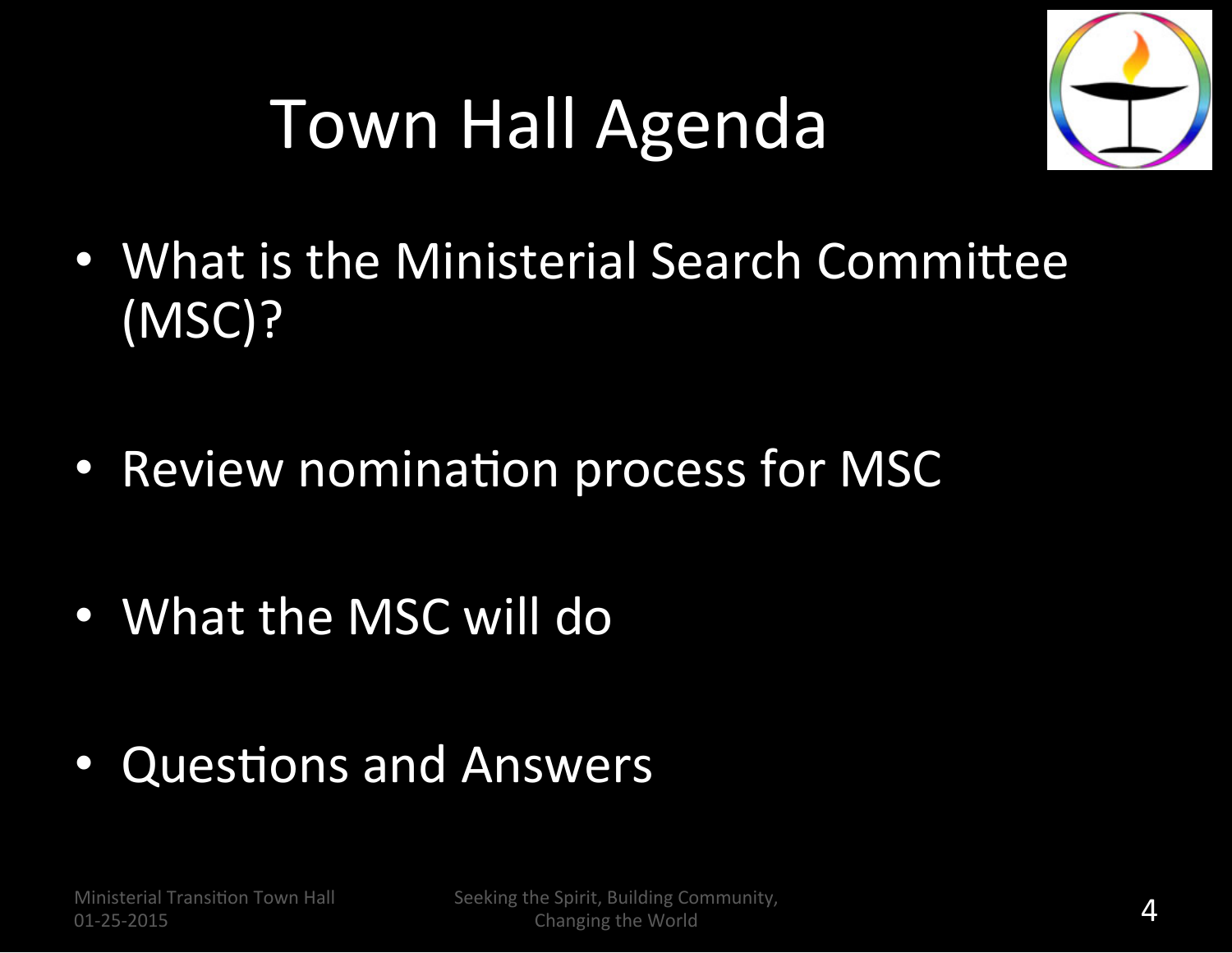

# **MINISTERIAL SEARCH COMMITTEE OVERVIEW**

Ministerial Transition Town Hall 01-25-2015

Seeking the Spirit, Building Community,  $S$ <br>Changing the World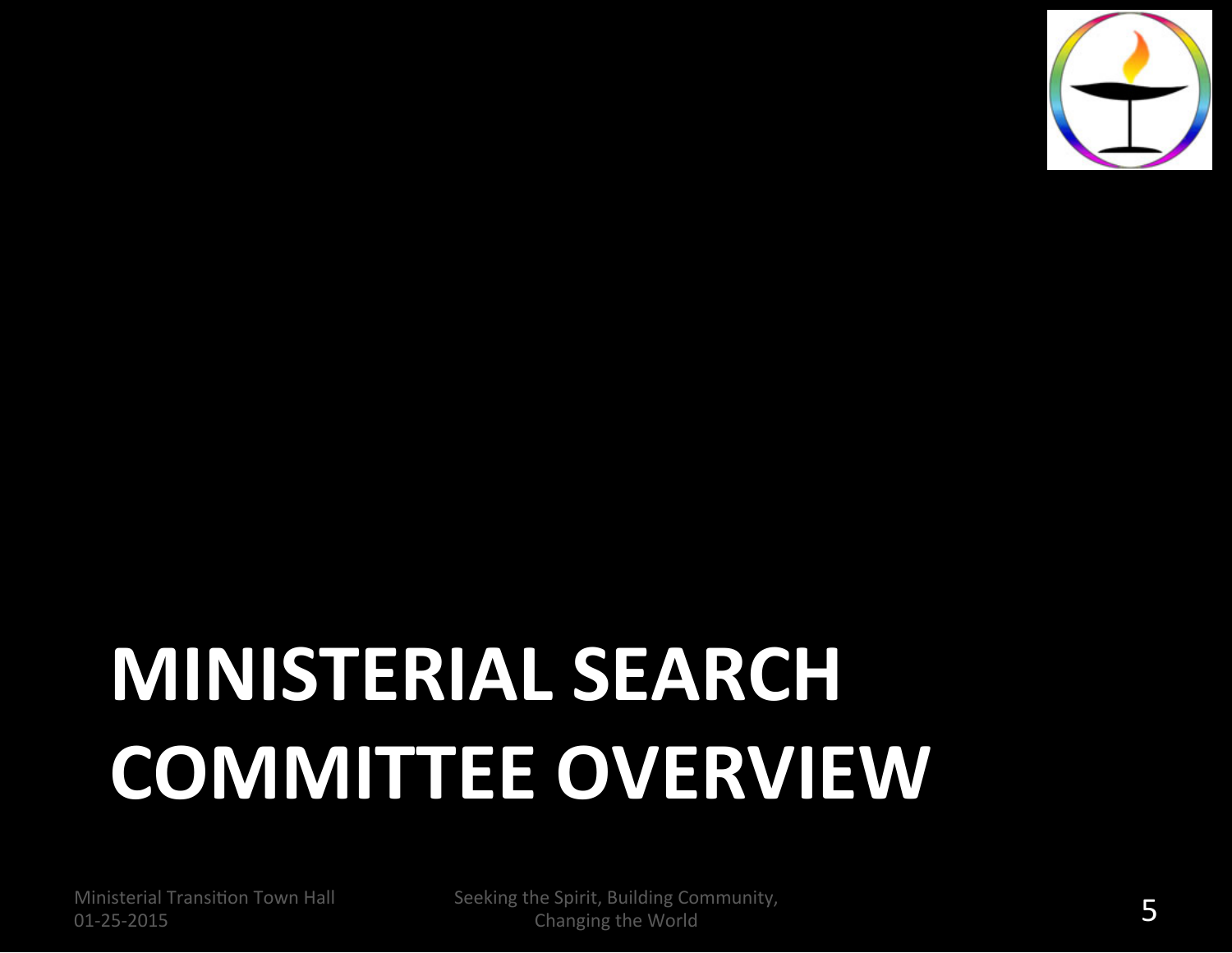### Ministerial Search Committee (MSC) Overview



• Responsible for conducting a search and recommending to the congregation a candidate for associate minister to join our ministry team.

• Will be formed in June of 2015.

• Will work from July 2015-June 2016.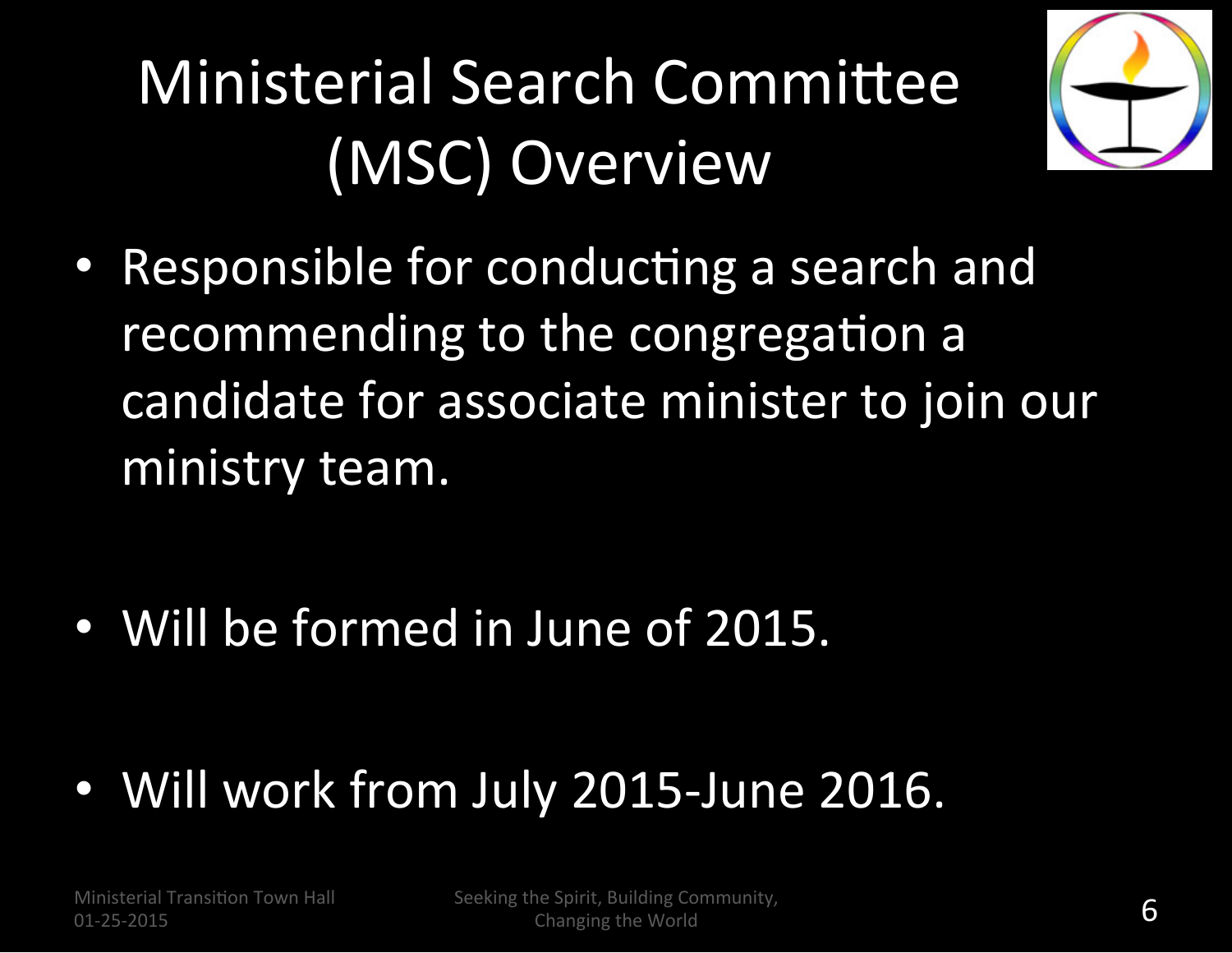## MSC Members



- A member of the UUCB congregation
- Known, trusted and respected by others in the congregation
- More strongly committed to the congregation as a whole than to any subgroup
- Willing to conduct a search that is fair and nondiscriminatory with respect to race, color, disability, gender, sexual orientation, age, and national origin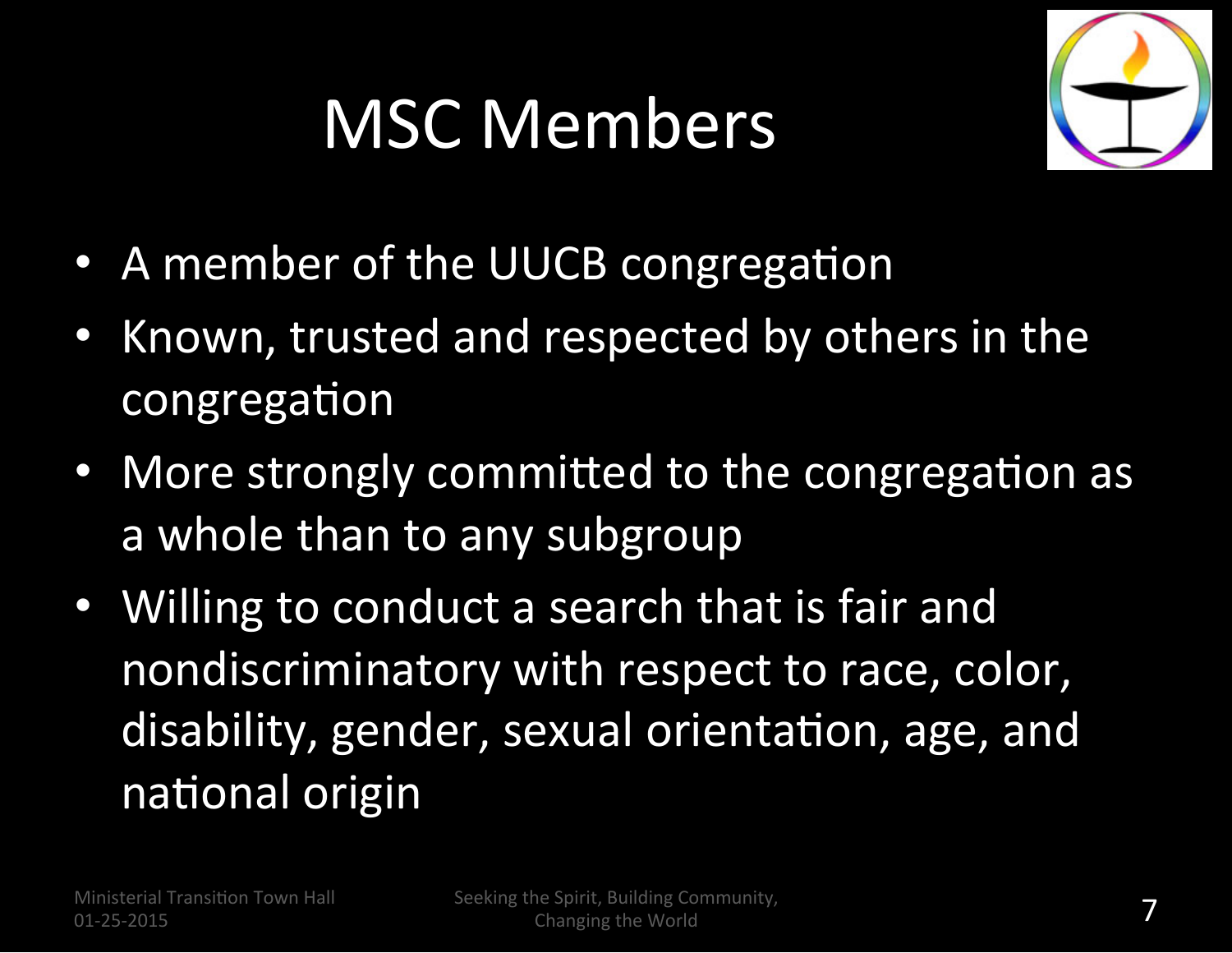## MSC Members (2)



- Committed to maintain confidentiality and to seek consensus
- Capable of both self-assertion and compromise
- Approximately four hundred hour commitment, including overnight travel.
	- Should forgo all other church committees and leadership responsibilities during the search.
- Full MSC job description: http://search.uubloomington.org/home/msc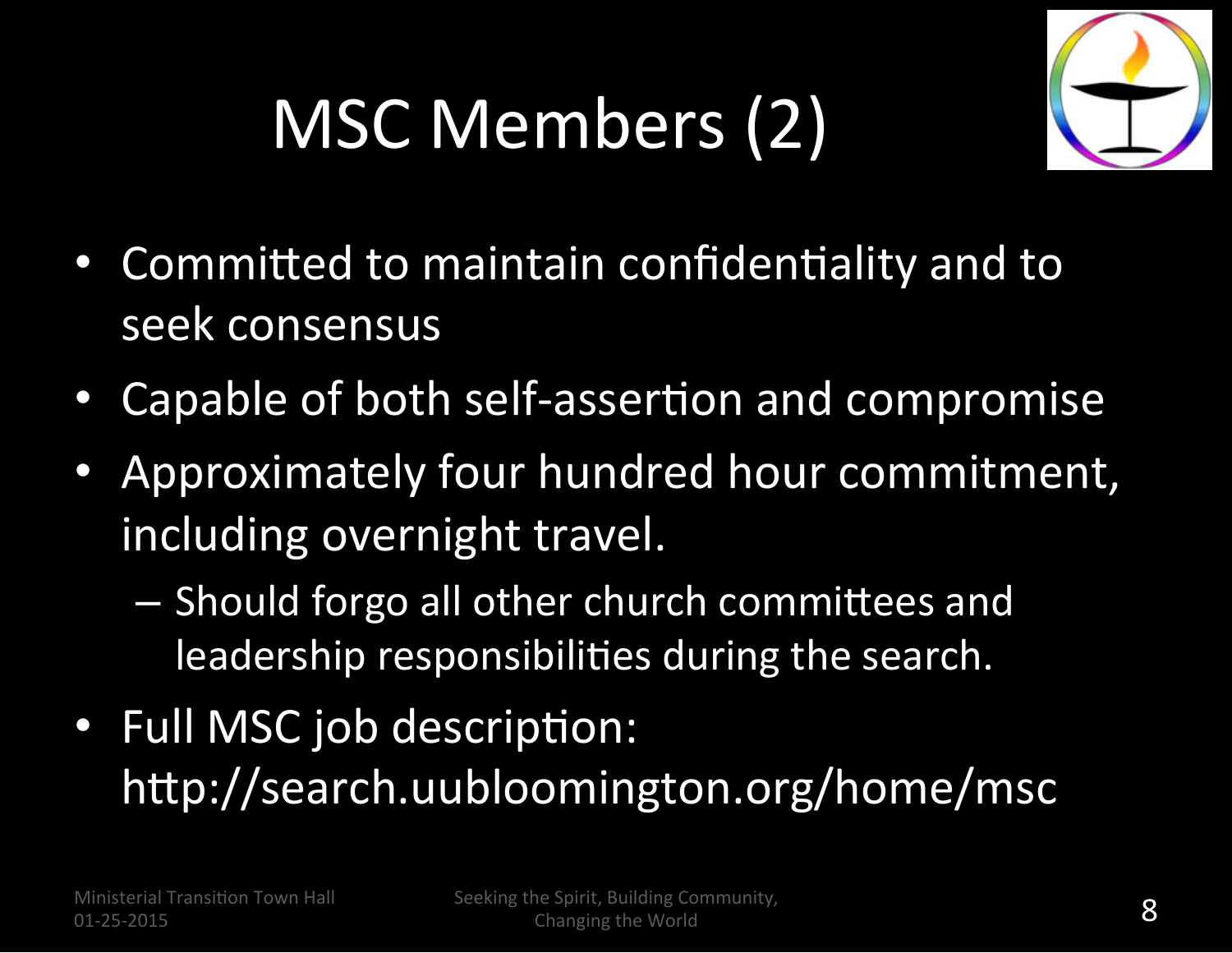### MSC As A Whole



- Should be balanced by gender, age, interests, and tenure of membership to reflect the diversity of the congregation.
- Major areas of church life such as religious education, social action, property management, finance, and music should be represented by participants.
- Should also be balanced in terms of attributes such as organizational ability, broad theological awareness and computer skills.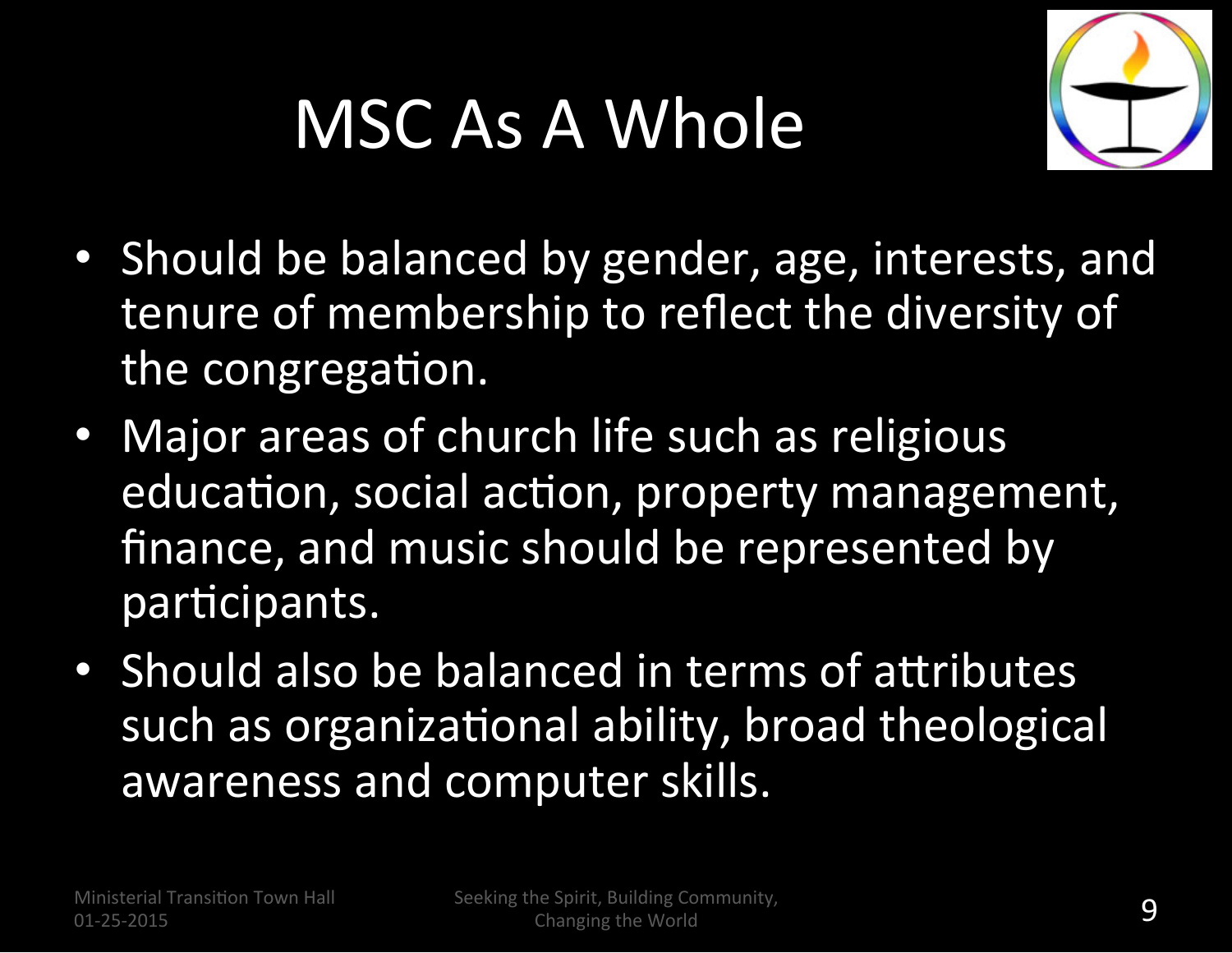

# **MSC FORMATION**

Ministerial Transition Town Hall 01-25-2015

Seeking the Spirit, Building Community,  $\frac{10}{10}$  Changing the World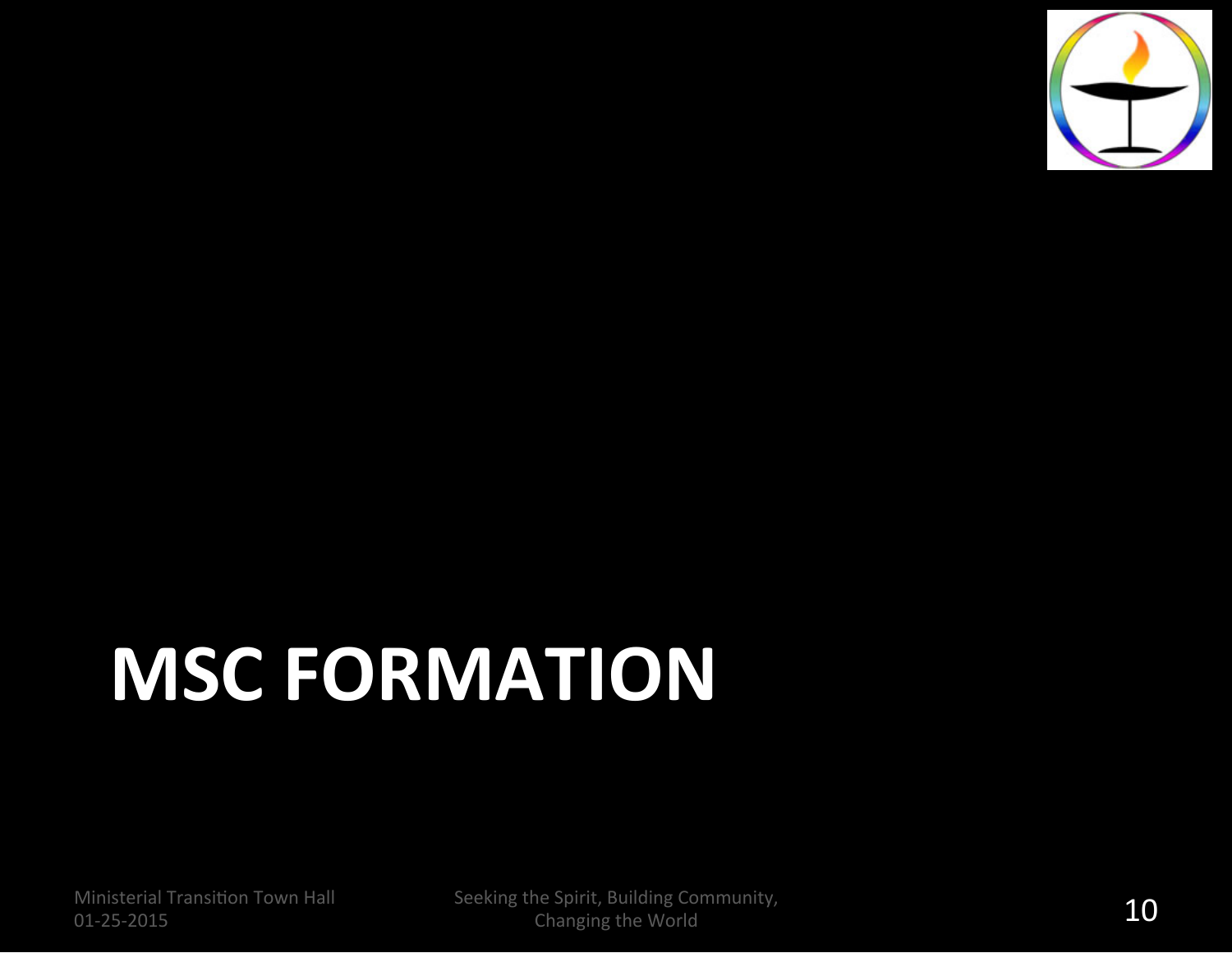### Board Research on Process



- Summer '14: Board members attended two UU workshops on ministerial transition.
- Fall '14:
	- Board contacted six other congregations in transition to learn from their experiences.
	- Retreat to plan search process facilitated by Rev. Wadkins.
	- $-$  Met with Rev. Keith Kron, our Ministerial Search Representative, to obtain more input on process.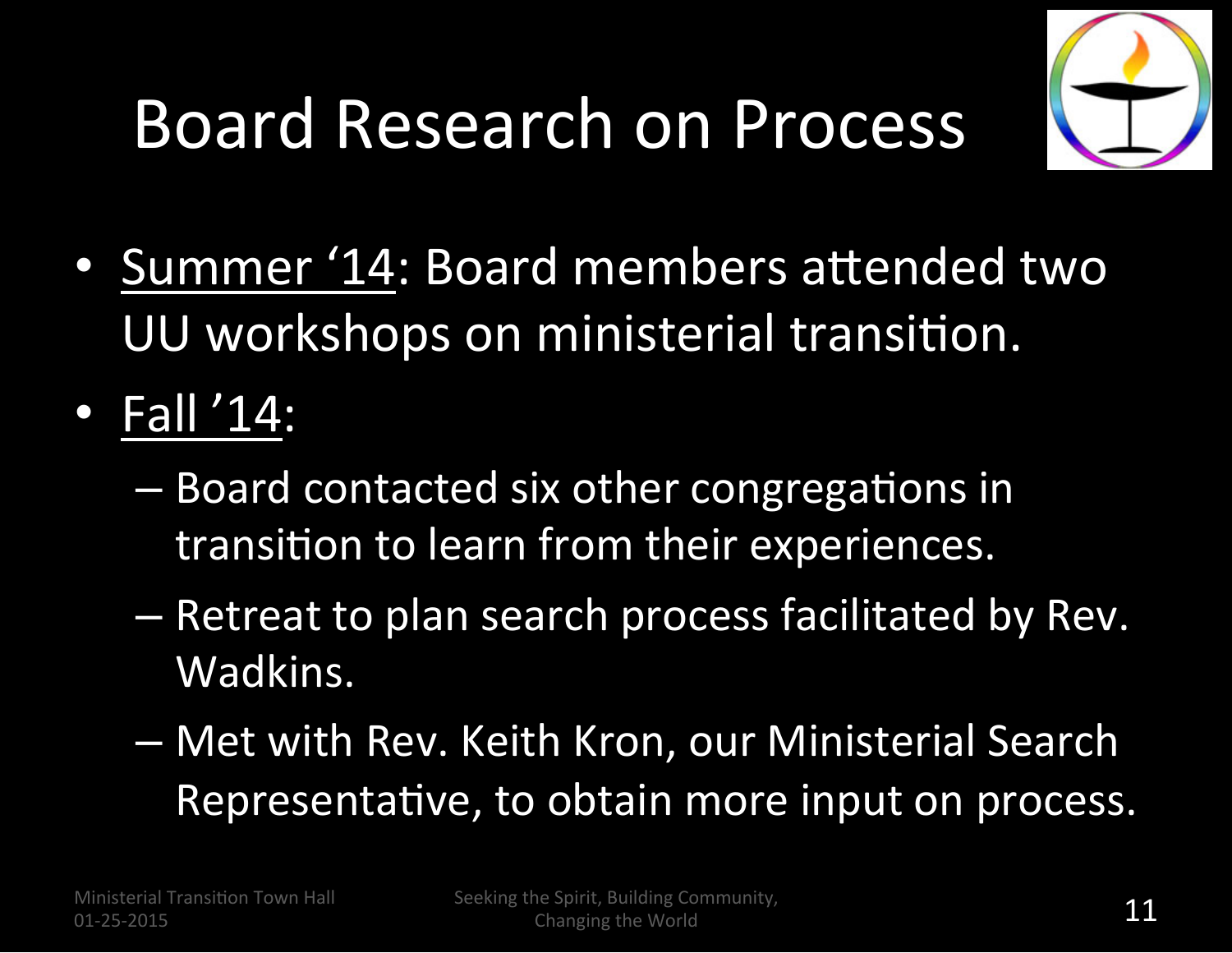

### **MSC Formation Process**

Briefly (detail to follow):

- Each Friend and Member nominates 3 trusted Members of congregation.
- Board creates 5-7 person slate from nominations.
- Congregation votes on slate at June congregational meeting.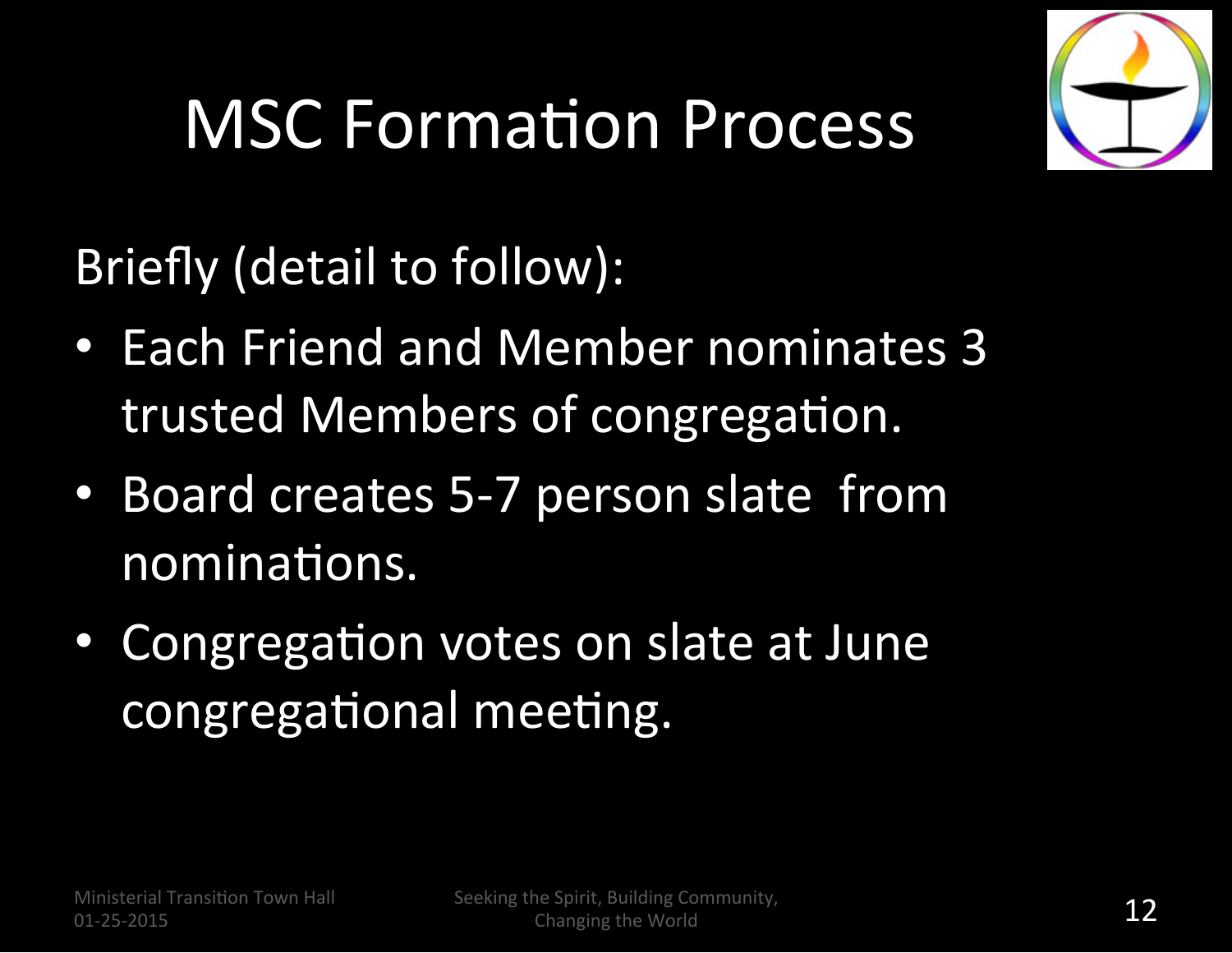### **MSC Nominations**



- In February, each friend and member of UUCB nominates up to three trusted members for consideration as MSC members.
- You do not need to check with members before nominating them  $-$  let us do that.
- We ask you to identify your nomination to avoid duplicates and so we can know who we've heard from (and haven't heard from).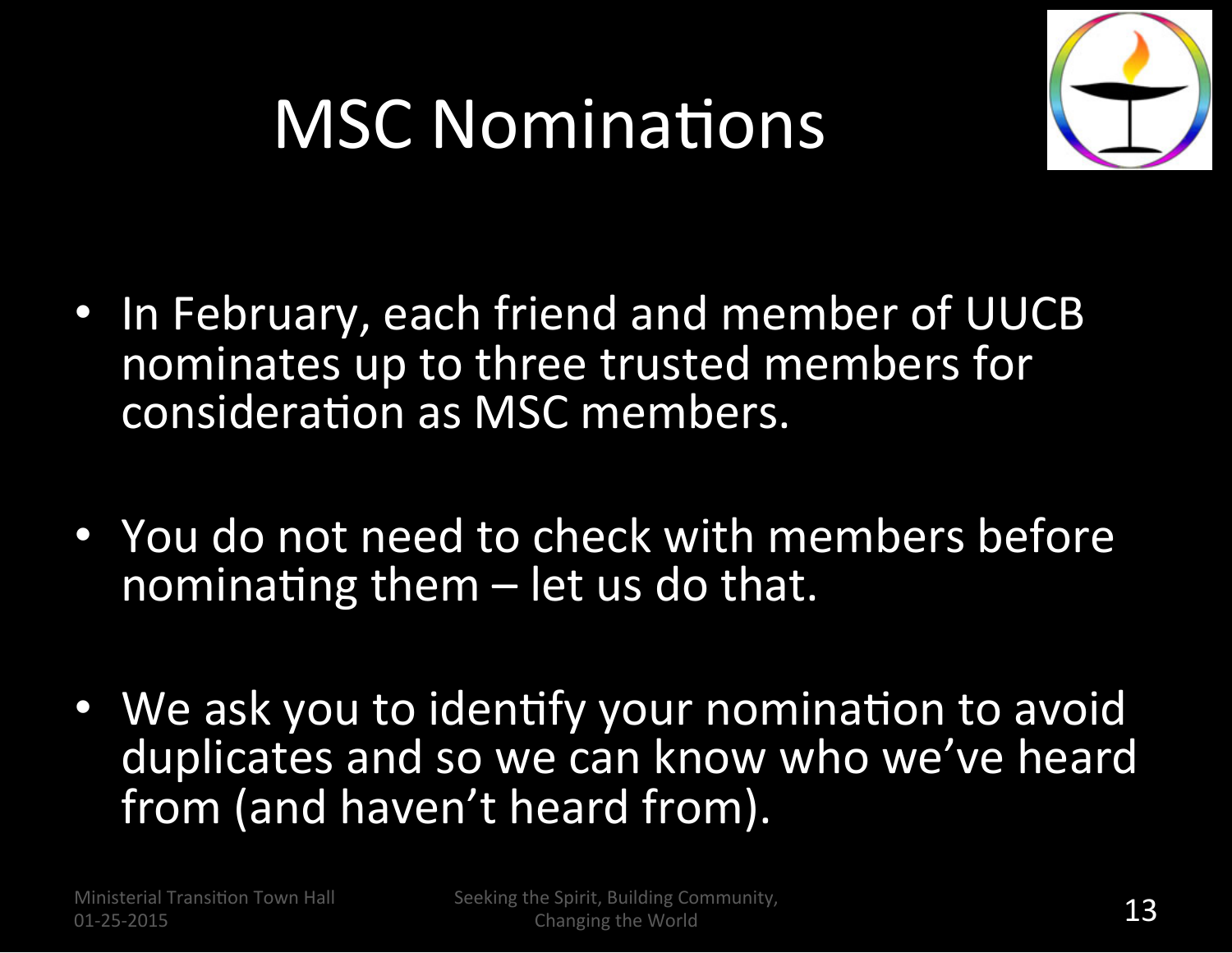### How to Nominate

### Starting February 1st:

Online: search.uubloomington.org

### Ballot box in common area of Church.

### By calling Arzetta Losensky



### UU Church of Bloomington

#### **Ministerial Search**

#### Recommendations for Search Committee Members

Through this form, members and friends of the UU Church of Bloomington may recommend up to three people to serve on the Ministerial Search Committee.

Those recommended to serve on the search committee should be members of UUCB you would trust to represent the congregation in our ministerial search. The duties and qualities of committee members are outlined in the search committee job description. http://search.uubloomington.org/home/msc Please keep these in mind when making your recommendations.

| Your Name |                                                                                         |
|-----------|-----------------------------------------------------------------------------------------|
|           | Please Include your first and last name. This will only be used to prevent duplication. |
| 国         |                                                                                         |

#1 Name of trusted person you are recommending to serve on the Ministerial Search Committee First and Last name

#2 Name of trusted person you are recommending to serve on the Ministerial Search Committee First and Last name

#3 Name of trusted person you are recommending to serve on the Ministerial Search Committee First and Last name

#### Thank you for your recommendations.

**Submit** 

Never submit passwords through Google Forms.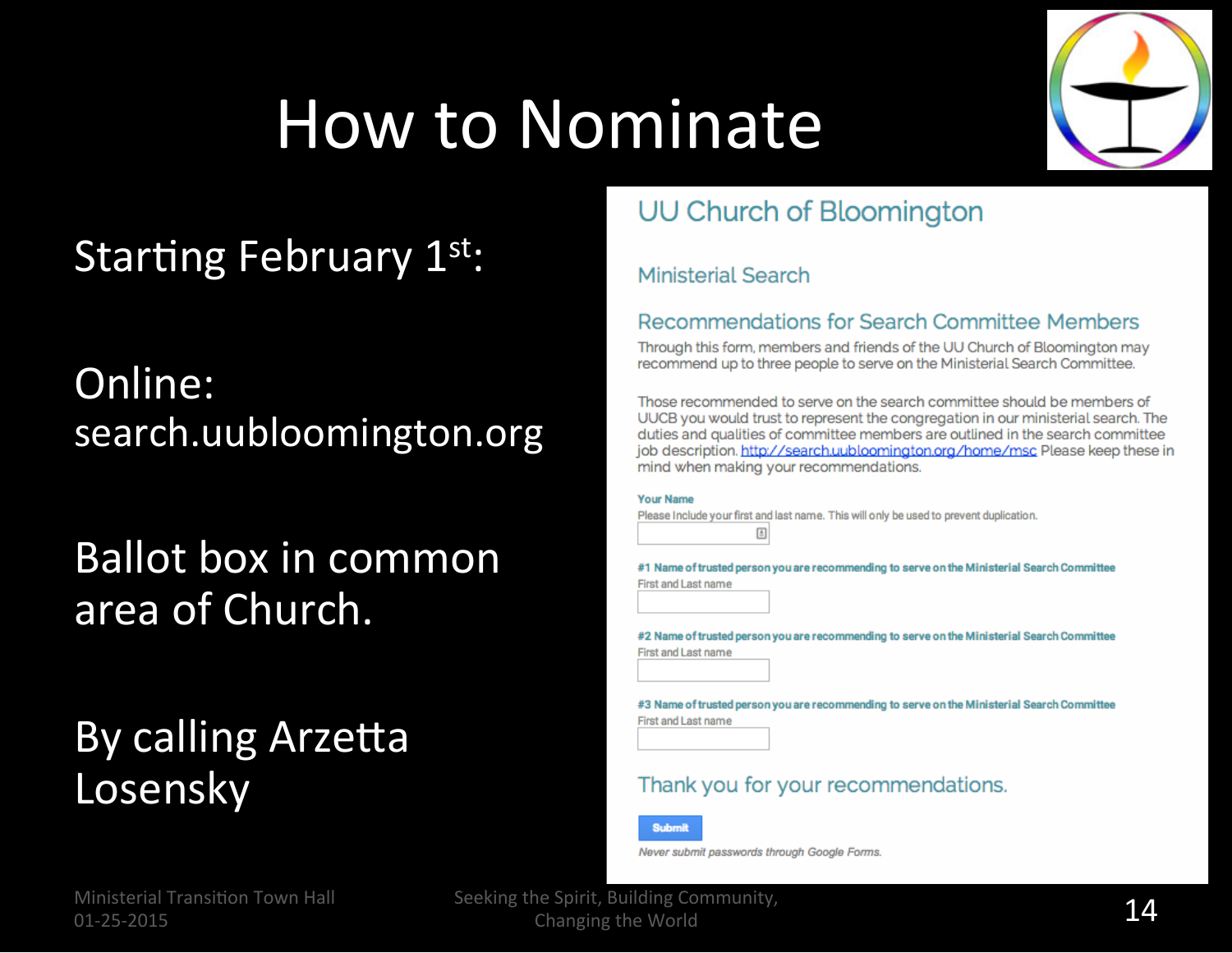### **MSC Slate**



- After receiving nominations, the Board analyzes all nominations, confirms nominee willingness to serve, and assembles balanced, representative slate for MSC.
- Board looks to create slate that both represents the congregation and has all the needed skills.
- Slate will be ideally five, seven if needed.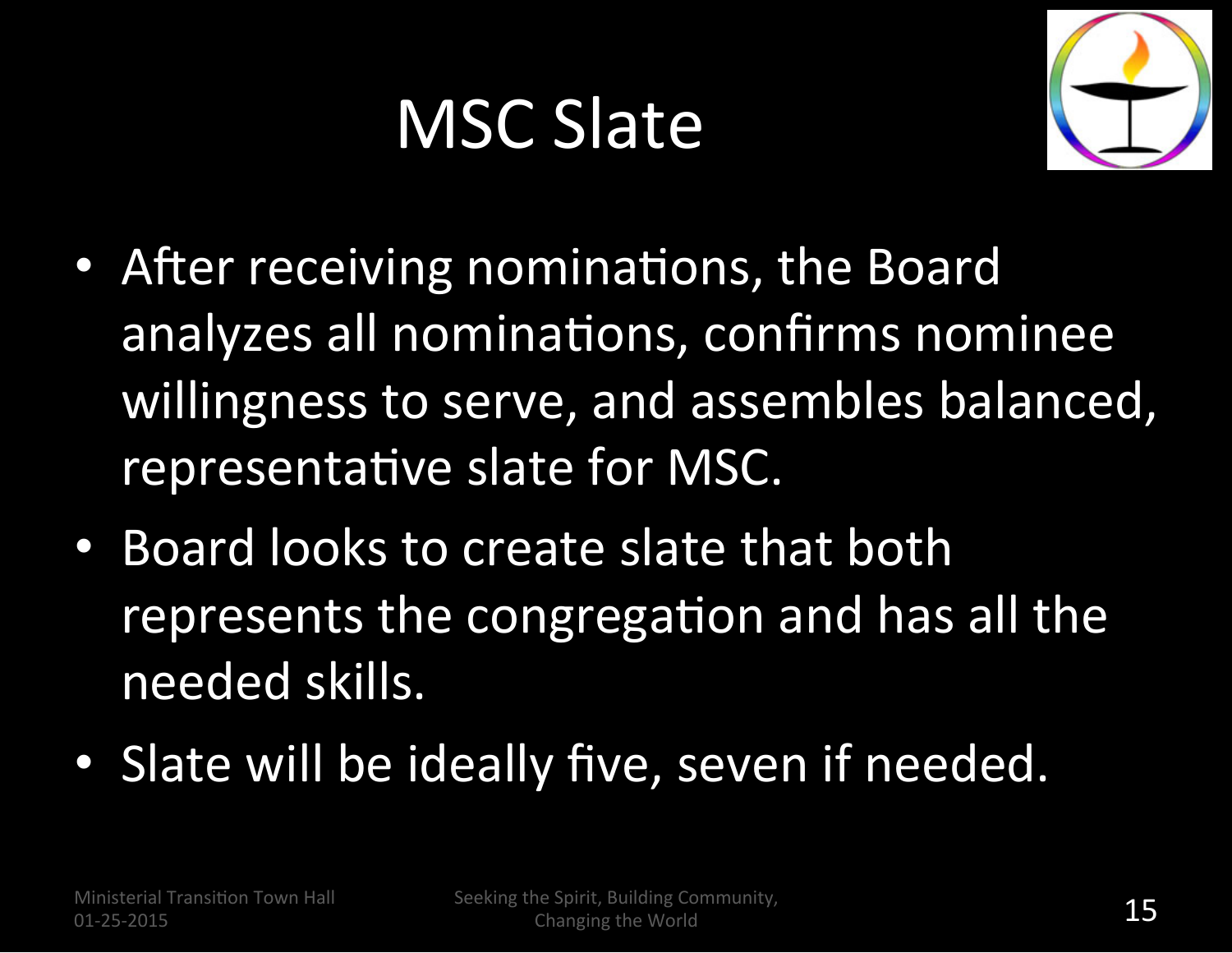### **MSC Election**



• Slate will be presented to congregation in Spring of 2015.

• Congregation will vote on slate, as a whole, at June 2015 Congregational meeting.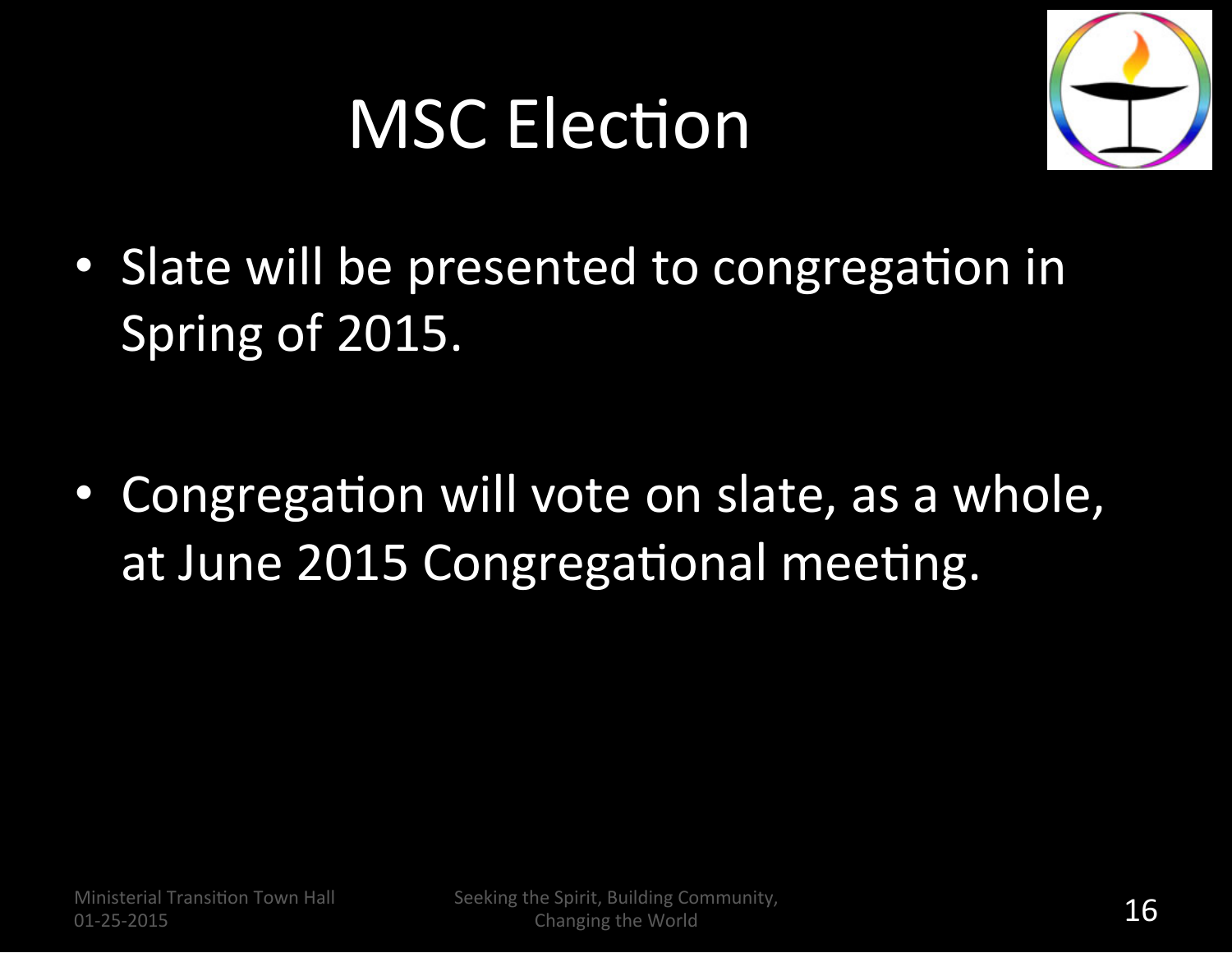

# WHAT THE MSC WILL DO...

Ministerial Transition Town Hall 01-25-2015

Seeking the Spirit, Building Community, The spirit, Bunding Community,  $17'$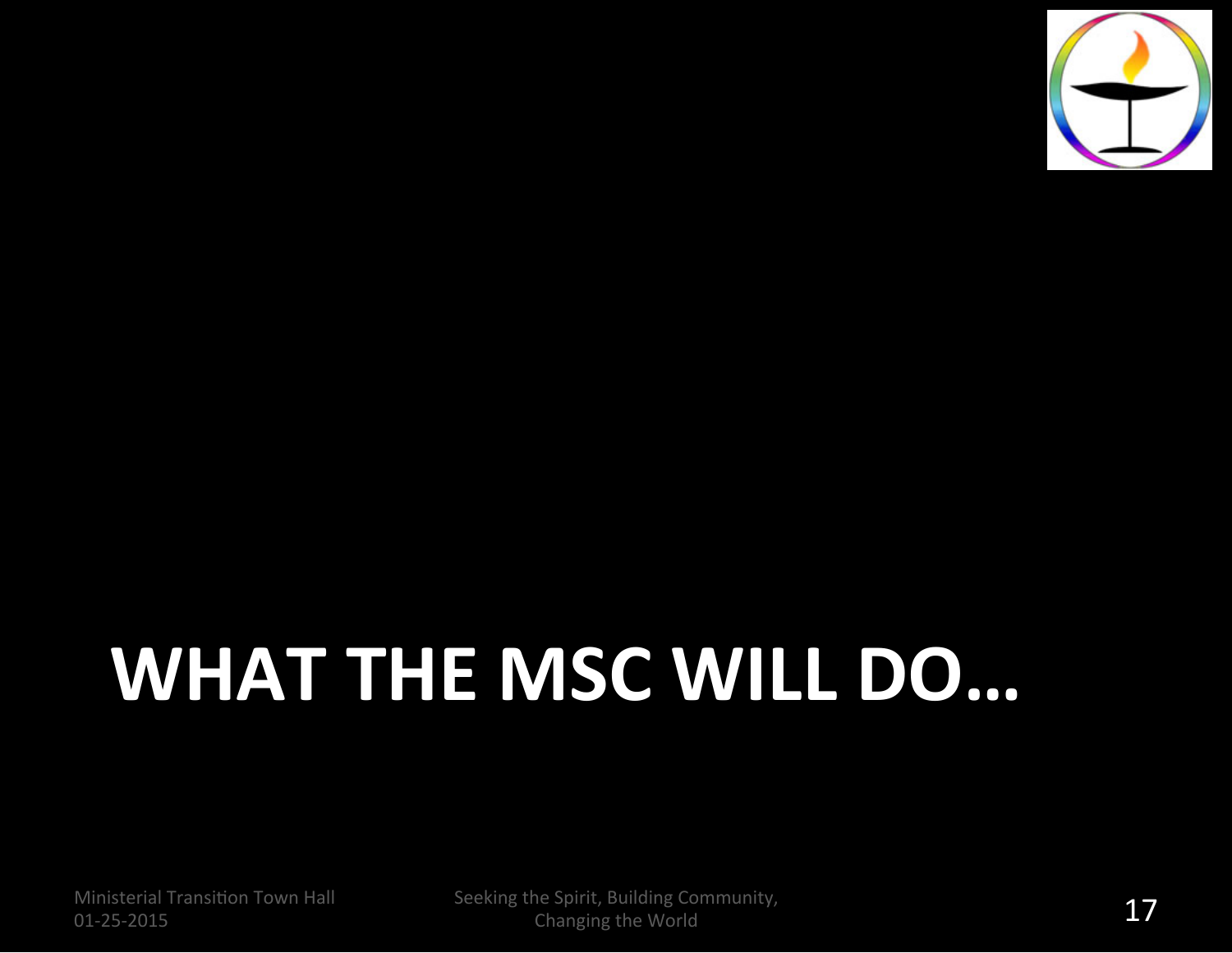### After MSC is Elected, they will...



- July '15: Retreat with Keith Kron, our Ministerial Settlement Representative from the UUA.
- Summer '15- Spring '16:
	- Prepare packet describing UUCB.
	- $-$  Select pre-candidates from applicants.
	- Visit neutral pulpits to experience pre-candidates preach.
	- Select a single candidate for congregational consideration.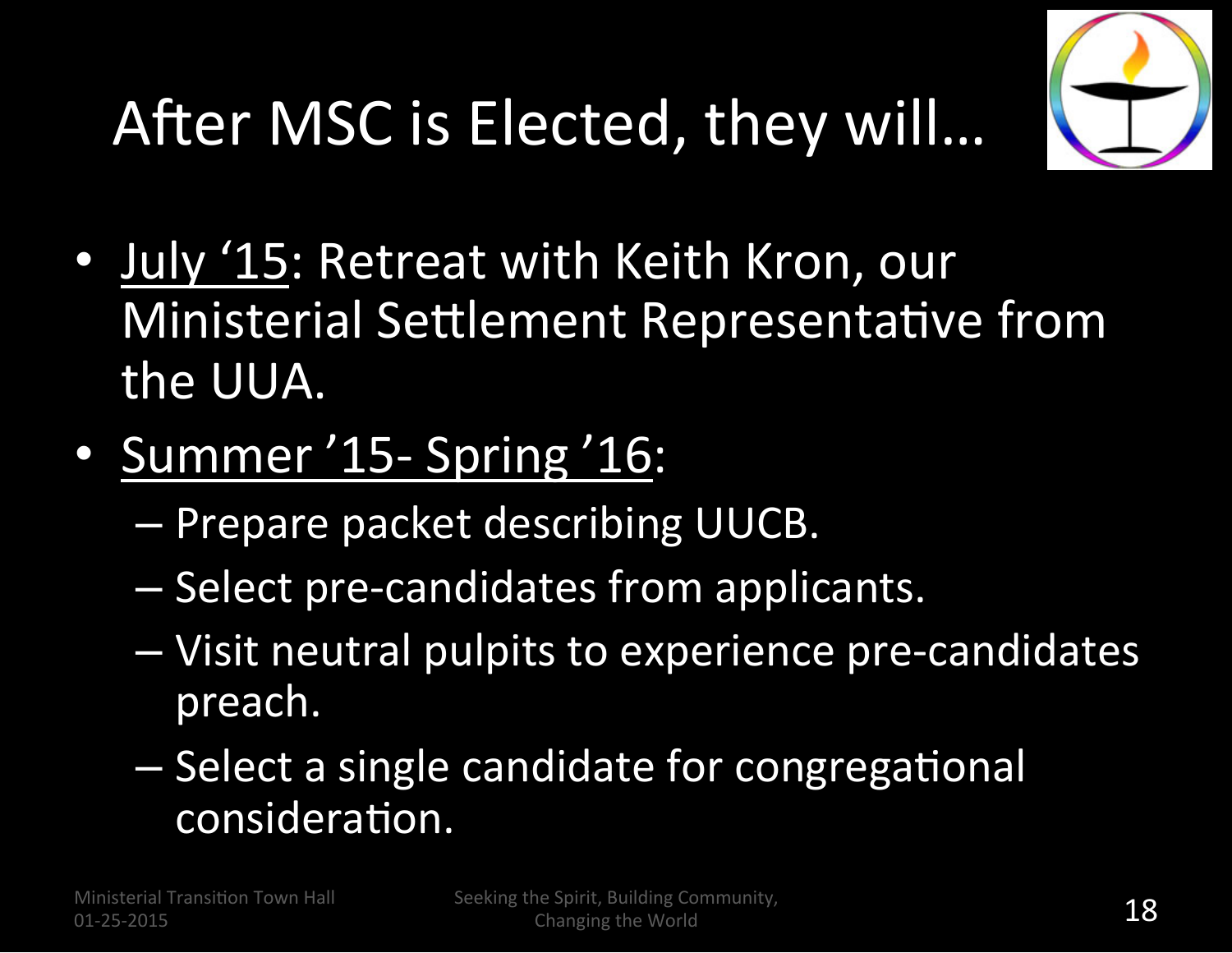## Candidate Visit and Vote



• Spring '16: Candidate visits UUCB for a week.

- Congregation votes on calling candidate.
	- Minimum 90% approval.

• Fall '16: New associate minister joins our Ministry Team.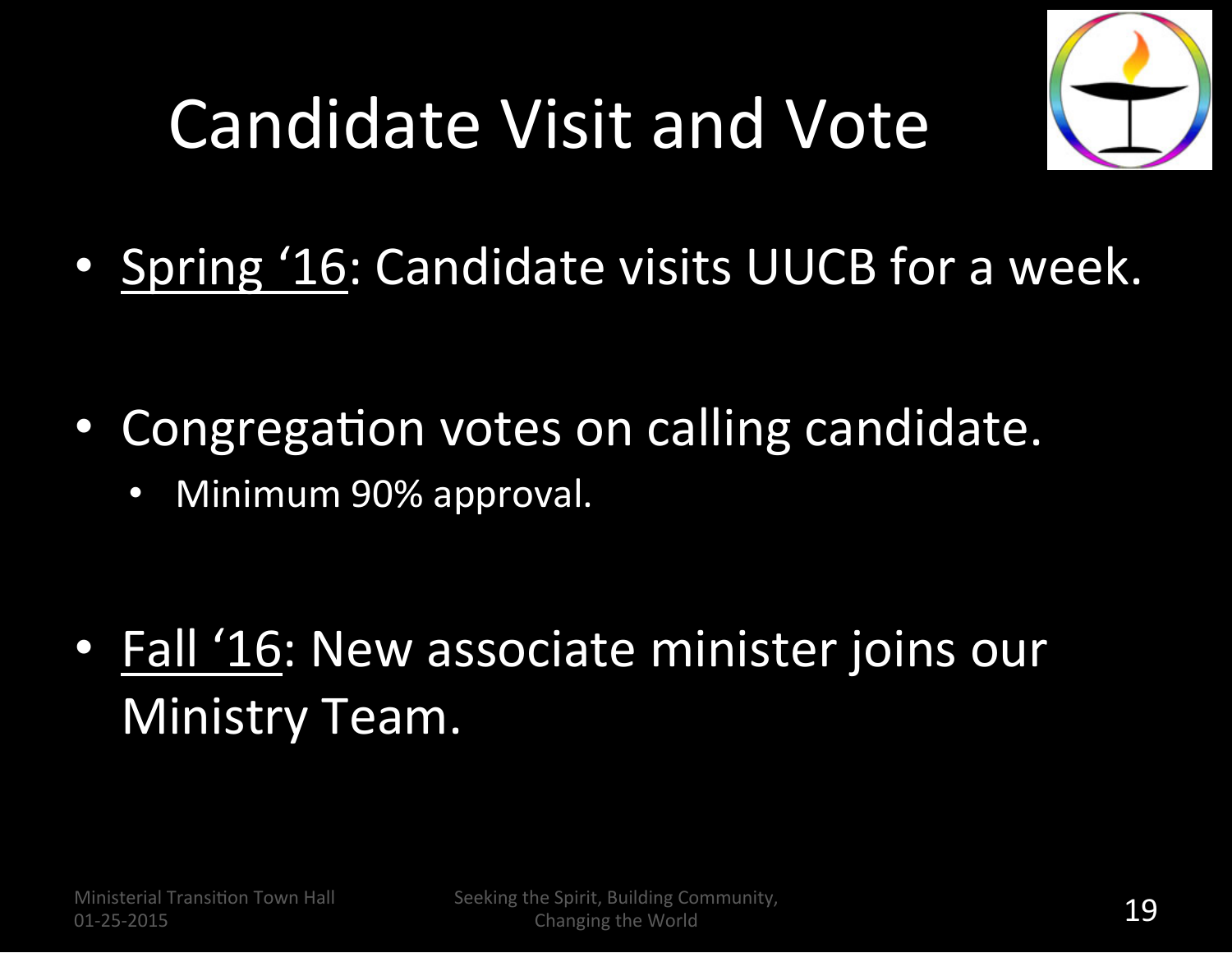### In Summary



- In February: each Friend and Member nominates 3 trusted Members of congregation.
- Board creates a 5-7 person slate from nominations.
- Congregation votes on slate at June congregational meeting.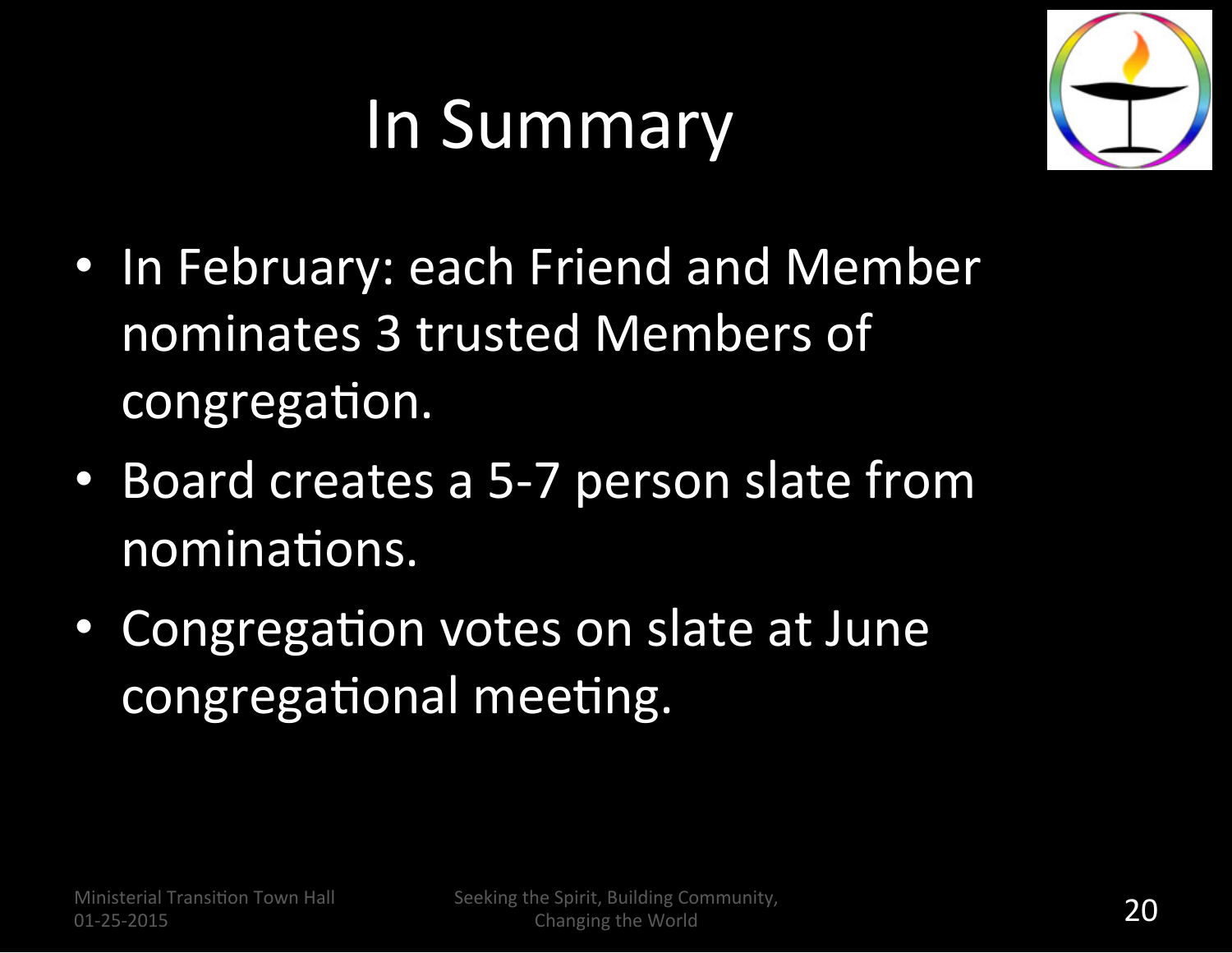### For More Information



http://search.uubloomington.org

Letter sent to entire congregation in January.

Watch the Prologue for updates.

Ask any Board member: Kathleen Sideli, Von Welch, Arzetta Hults-Losensky, Ann LeDuc, Patrick Brantlinger, Doug Cauble, Deborah Hutton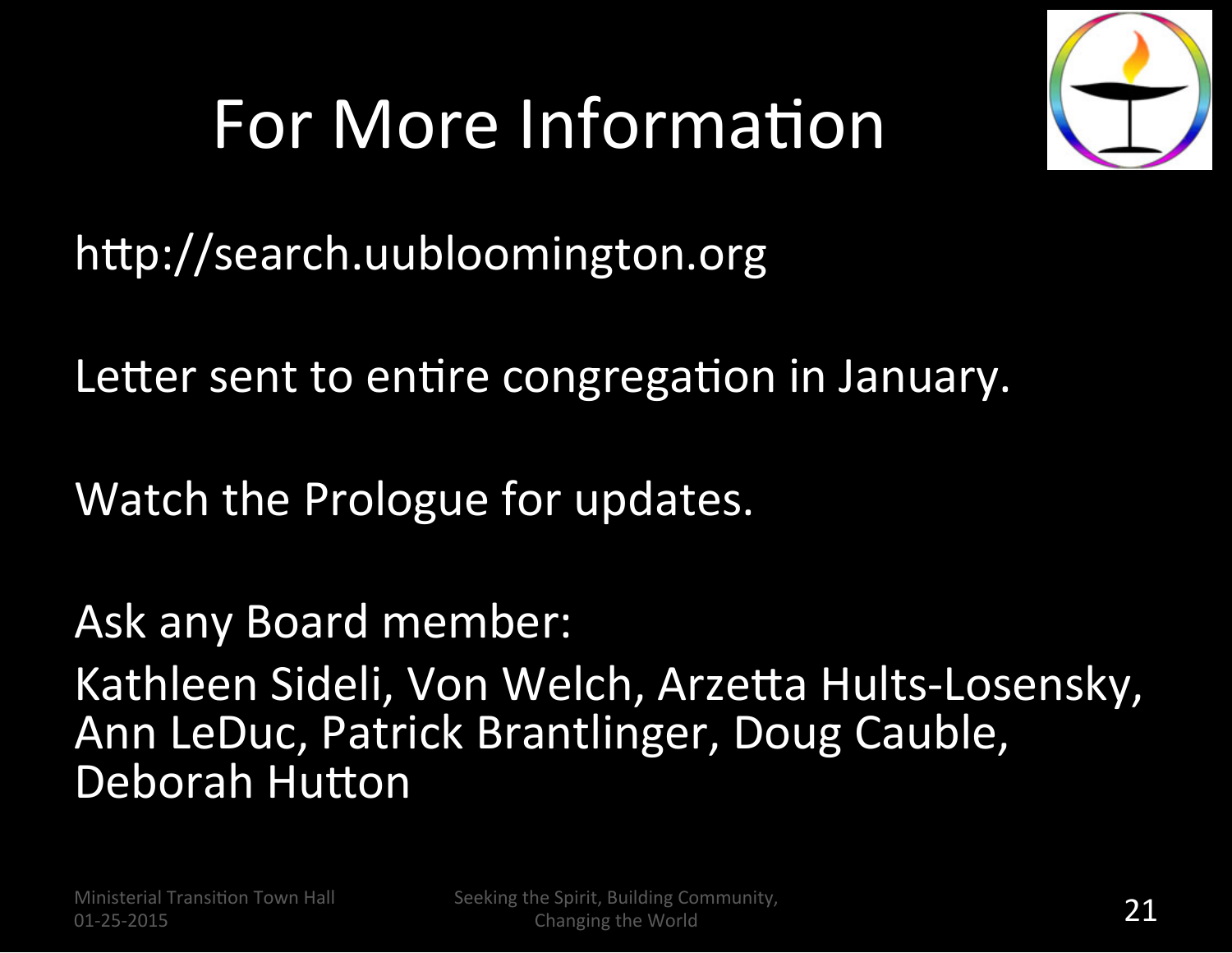

# **QUESTIONS AND ANSWERS**

Ministerial Transition Town Hall 01-25-2015

Seeking the Spirit, Building Community,  $\frac{1}{22}$ <br>Changing the World